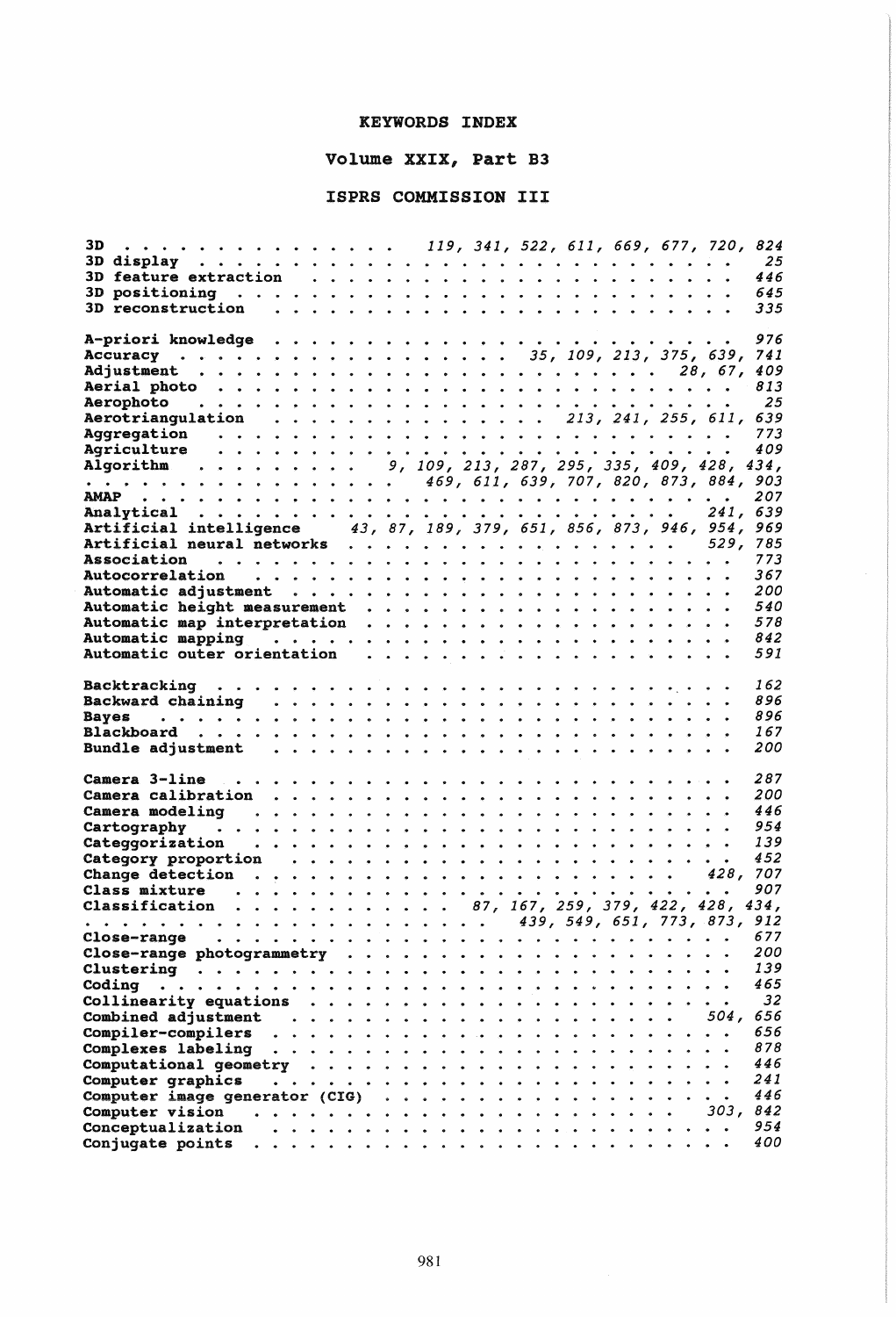| Corner                                                                                                 |  |  |  |  |  |  |              | 78         |
|--------------------------------------------------------------------------------------------------------|--|--|--|--|--|--|--------------|------------|
|                                                                                                        |  |  |  |  |  |  |              | 363        |
|                                                                                                        |  |  |  |  |  |  |              | 878        |
|                                                                                                        |  |  |  |  |  |  |              | 133        |
|                                                                                                        |  |  |  |  |  |  |              |            |
|                                                                                                        |  |  |  |  |  |  |              | 144        |
| Curve decomposition                                                                                    |  |  |  |  |  |  |              | 522        |
|                                                                                                        |  |  |  |  |  |  |              |            |
| Data analyses                                                                                          |  |  |  |  |  |  |              | 497        |
| Data exchange                                                                                          |  |  |  |  |  |  |              | 627        |
|                                                                                                        |  |  |  |  |  |  |              | 574        |
|                                                                                                        |  |  |  |  |  |  |              | 896        |
|                                                                                                        |  |  |  |  |  |  |              |            |
|                                                                                                        |  |  |  |  |  |  |              | 748        |
| Data models                                                                                            |  |  |  |  |  |  |              | 497        |
| Data quality $\cdots$ $\cdots$ $\cdots$ $\cdots$ $\cdots$ $\cdots$ $\cdots$ $\cdots$ $233$ , 350, 356, |  |  |  |  |  |  |              | 741        |
|                                                                                                        |  |  |  |  |  |  |              | 656        |
|                                                                                                        |  |  |  |  |  |  |              | 656        |
|                                                                                                        |  |  |  |  |  |  |              | 759        |
|                                                                                                        |  |  |  |  |  |  |              |            |
|                                                                                                        |  |  |  |  |  |  |              | 754        |
|                                                                                                        |  |  |  |  |  |  |              | 627        |
|                                                                                                        |  |  |  |  |  |  |              | 566        |
| <b>DEM</b>                                                                                             |  |  |  |  |  |  |              |            |
|                                                                                                        |  |  |  |  |  |  |              | 127        |
|                                                                                                        |  |  |  |  |  |  |              | 162        |
|                                                                                                        |  |  |  |  |  |  |              |            |
|                                                                                                        |  |  |  |  |  |  |              | 43         |
| Digital photogrammetry 250, 540, 813,                                                                  |  |  |  |  |  |  |              | 832        |
|                                                                                                        |  |  |  |  |  |  |              | 701        |
|                                                                                                        |  |  |  |  |  |  |              | 946        |
|                                                                                                        |  |  |  |  |  |  |              | 9          |
|                                                                                                        |  |  |  |  |  |  |              |            |
| Discrete models $\qquad \ldots \ldots \ldots \ldots \ldots \ldots \ldots \ldots$                       |  |  |  |  |  |  |              | 614        |
|                                                                                                        |  |  |  |  |  |  |              | 614        |
|                                                                                                        |  |  |  |  |  |  |              | 557        |
|                                                                                                        |  |  |  |  |  |  |              | 144        |
|                                                                                                        |  |  |  |  |  |  |              | 566        |
|                                                                                                        |  |  |  |  |  |  |              |            |
|                                                                                                        |  |  |  |  |  |  |              |            |
|                                                                                                        |  |  |  |  |  |  |              | 409        |
| $\cdots$ 233, 341, 497, 540, 566, 824<br>DTM                                                           |  |  |  |  |  |  |              |            |
|                                                                                                        |  |  |  |  |  |  |              | 832        |
|                                                                                                        |  |  |  |  |  |  |              |            |
|                                                                                                        |  |  |  |  |  |  |              | 793        |
|                                                                                                        |  |  |  |  |  |  |              |            |
| Edge extraction $\cdots \cdots \cdots \cdots$                                                          |  |  |  |  |  |  | 43, 72       |            |
| Edge grouping                                                                                          |  |  |  |  |  |  |              | 720        |
| Edge segmentation <i></i>                                                                              |  |  |  |  |  |  |              | 522        |
| Education                                                                                              |  |  |  |  |  |  |              | 379        |
|                                                                                                        |  |  |  |  |  |  |              | 665        |
| <b>Entropy</b>                                                                                         |  |  |  |  |  |  |              |            |
|                                                                                                        |  |  |  |  |  |  | 63, 549, 682 |            |
|                                                                                                        |  |  |  |  |  |  |              | 207        |
| Epipolar geometry $\cdots \cdots \cdots \cdots \cdots$                                                 |  |  |  |  |  |  |              | 404        |
| Error propagation $\cdots \cdots \cdots \cdots$                                                        |  |  |  |  |  |  |              | 356        |
|                                                                                                        |  |  |  |  |  |  |              | 785        |
|                                                                                                        |  |  |  |  |  |  |              | 63         |
|                                                                                                        |  |  |  |  |  |  |              |            |
| Expert systems $\ldots \ldots \ldots$ 167, 189, 265, 509, 622, 665, 785, 938                           |  |  |  |  |  |  |              |            |
|                                                                                                        |  |  |  |  |  |  |              |            |
|                                                                                                        |  |  |  |  |  |  |              | 113        |
| <b>Feature extraction </b> 119, 307, 434, 522, 873, 912, 946, 969                                      |  |  |  |  |  |  |              |            |
|                                                                                                        |  |  |  |  |  |  |              | 259        |
|                                                                                                        |  |  |  |  |  |  |              | 669        |
| Field planning $\ldots \ldots \ldots \ldots \ldots \ldots \ldots \ldots$                               |  |  |  |  |  |  |              | 279        |
|                                                                                                        |  |  |  |  |  |  |              | 144        |
| Figural continuity $\ldots \ldots \ldots \ldots \ldots \ldots \ldots \ldots$                           |  |  |  |  |  |  |              |            |
|                                                                                                        |  |  |  |  |  |  |              | 101        |
|                                                                                                        |  |  |  |  |  |  |              | <i>17</i>  |
|                                                                                                        |  |  |  |  |  |  |              | 295        |
| <b>Formal data structure</b>                                                                           |  |  |  |  |  |  |              | 151        |
|                                                                                                        |  |  |  |  |  |  |              |            |
|                                                                                                        |  |  |  |  |  |  |              | 51         |
|                                                                                                        |  |  |  |  |  |  |              | 63         |
|                                                                                                        |  |  |  |  |  |  |              | 417        |
| Fuzzy retrieval $\ldots \ldots \ldots \ldots \ldots \ldots \ldots \ldots$                              |  |  |  |  |  |  |              | 176<br>176 |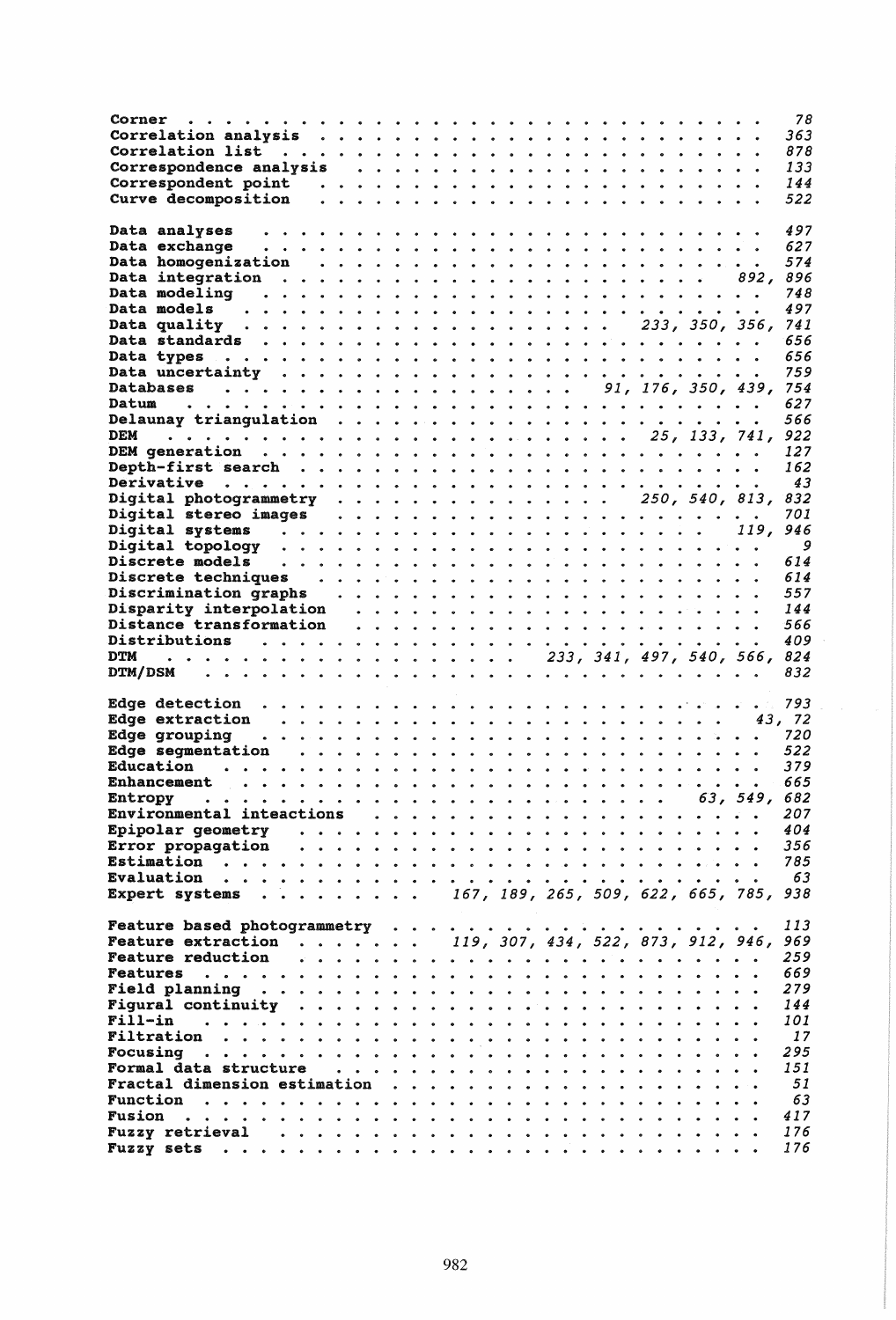|                                                                                                                                                                                                                    |  |  |  |  |  |  |  |                                                  |  | 113             |
|--------------------------------------------------------------------------------------------------------------------------------------------------------------------------------------------------------------------|--|--|--|--|--|--|--|--------------------------------------------------|--|-----------------|
|                                                                                                                                                                                                                    |  |  |  |  |  |  |  |                                                  |  |                 |
|                                                                                                                                                                                                                    |  |  |  |  |  |  |  |                                                  |  | 896             |
|                                                                                                                                                                                                                    |  |  |  |  |  |  |  |                                                  |  | 563             |
|                                                                                                                                                                                                                    |  |  |  |  |  |  |  |                                                  |  |                 |
|                                                                                                                                                                                                                    |  |  |  |  |  |  |  |                                                  |  | 748             |
|                                                                                                                                                                                                                    |  |  |  |  |  |  |  |                                                  |  | 627             |
| Geographical expert system 269, 563                                                                                                                                                                                |  |  |  |  |  |  |  |                                                  |  |                 |
|                                                                                                                                                                                                                    |  |  |  |  |  |  |  |                                                  |  | 269             |
| Geographical information system 265, 269                                                                                                                                                                           |  |  |  |  |  |  |  |                                                  |  |                 |
|                                                                                                                                                                                                                    |  |  |  |  |  |  |  |                                                  |  | 269             |
| Geographical knowledge formalization                                                                                                                                                                               |  |  |  |  |  |  |  |                                                  |  | 563             |
|                                                                                                                                                                                                                    |  |  |  |  |  |  |  |                                                  |  | 456             |
|                                                                                                                                                                                                                    |  |  |  |  |  |  |  |                                                  |  | 400             |
|                                                                                                                                                                                                                    |  |  |  |  |  |  |  |                                                  |  |                 |
|                                                                                                                                                                                                                    |  |  |  |  |  |  |  |                                                  |  | 176             |
|                                                                                                                                                                                                                    |  |  |  |  |  |  |  |                                                  |  | 514             |
|                                                                                                                                                                                                                    |  |  |  |  |  |  |  |                                                  |  | 566             |
| $\frac{1}{2}$ , 91, 155, 176, 273, 497, 735, 813, 954, 976<br><b>GIS</b>                                                                                                                                           |  |  |  |  |  |  |  |                                                  |  |                 |
|                                                                                                                                                                                                                    |  |  |  |  |  |  |  |                                                  |  | 574             |
|                                                                                                                                                                                                                    |  |  |  |  |  |  |  |                                                  |  | 356             |
|                                                                                                                                                                                                                    |  |  |  |  |  |  |  |                                                  |  |                 |
|                                                                                                                                                                                                                    |  |  |  |  |  |  |  |                                                  |  | 504             |
|                                                                                                                                                                                                                    |  |  |  |  |  |  |  |                                                  |  | 213             |
|                                                                                                                                                                                                                    |  |  |  |  |  |  |  |                                                  |  |                 |
|                                                                                                                                                                                                                    |  |  |  |  |  |  |  |                                                  |  | 656             |
|                                                                                                                                                                                                                    |  |  |  |  |  |  |  |                                                  |  | 614             |
|                                                                                                                                                                                                                    |  |  |  |  |  |  |  |                                                  |  | 633             |
|                                                                                                                                                                                                                    |  |  |  |  |  |  |  |                                                  |  | 614             |
|                                                                                                                                                                                                                    |  |  |  |  |  |  |  |                                                  |  | 162             |
|                                                                                                                                                                                                                    |  |  |  |  |  |  |  |                                                  |  | 409             |
|                                                                                                                                                                                                                    |  |  |  |  |  |  |  |                                                  |  | $\mathbf{1}$    |
|                                                                                                                                                                                                                    |  |  |  |  |  |  |  |                                                  |  | 207             |
|                                                                                                                                                                                                                    |  |  |  |  |  |  |  |                                                  |  |                 |
| Heuristic                                                                                                                                                                                                          |  |  |  |  |  |  |  |                                                  |  | <i>101</i>      |
|                                                                                                                                                                                                                    |  |  |  |  |  |  |  |                                                  |  | 162             |
|                                                                                                                                                                                                                    |  |  |  |  |  |  |  |                                                  |  | 557             |
|                                                                                                                                                                                                                    |  |  |  |  |  |  |  |                                                  |  | 78              |
|                                                                                                                                                                                                                    |  |  |  |  |  |  |  |                                                  |  |                 |
|                                                                                                                                                                                                                    |  |  |  |  |  |  |  |                                                  |  |                 |
|                                                                                                                                                                                                                    |  |  |  |  |  |  |  |                                                  |  | 367             |
|                                                                                                                                                                                                                    |  |  |  |  |  |  |  |                                                  |  |                 |
|                                                                                                                                                                                                                    |  |  |  |  |  |  |  |                                                  |  | 279             |
|                                                                                                                                                                                                                    |  |  |  |  |  |  |  |                                                  |  | 720             |
|                                                                                                                                                                                                                    |  |  |  |  |  |  |  |                                                  |  | 614             |
|                                                                                                                                                                                                                    |  |  |  |  |  |  |  |                                                  |  | 574             |
|                                                                                                                                                                                                                    |  |  |  |  |  |  |  |                                                  |  |                 |
| Image analysis                                                                                                                                                                                                     |  |  |  |  |  |  |  |                                                  |  |                 |
|                                                                                                                                                                                                                    |  |  |  |  |  |  |  | 51, 119, 144, 167, 195, 220, 227, 233, 259, 392, |  |                 |
| .                                                                                                                                                                                                                  |  |  |  |  |  |  |  | 422, 509, 514, 599, 651, 808, 832, 884, 903, 976 |  |                 |
| Image classification                                                                                                                                                                                               |  |  |  |  |  |  |  |                                                  |  | . 907, 938, 976 |
|                                                                                                                                                                                                                    |  |  |  |  |  |  |  |                                                  |  |                 |
| Image interpretation 233, 379, 727, 808, 856, 873, 903, 969                                                                                                                                                        |  |  |  |  |  |  |  |                                                  |  |                 |
| Image matching 109, 127, 255, 287, 295, 307, 341, 375,                                                                                                                                                             |  |  |  |  |  |  |  |                                                  |  |                 |
| $\cdots$ , 469, 522, 534, 813, 820, 824, 832                                                                                                                                                                       |  |  |  |  |  |  |  |                                                  |  |                 |
|                                                                                                                                                                                                                    |  |  |  |  |  |  |  |                                                  |  |                 |
|                                                                                                                                                                                                                    |  |  |  |  |  |  |  |                                                  |  |                 |
| Image orientation $\ldots \ldots \ldots \ldots \ldots \ldots \ldots \ldots \ldots$ 113<br>Image processing $\ldots \ldots \ldots \ldots \ldots \ldots \ldots \ldots \ldots \ldots$ 9, 87, 109, 428, 509, 529, 534, |  |  |  |  |  |  |  |                                                  |  |                 |
|                                                                                                                                                                                                                    |  |  |  |  |  |  |  |                                                  |  | 622, 665        |
| Image segmentation 51, 72, 633, 727, 793, 903                                                                                                                                                                      |  |  |  |  |  |  |  |                                                  |  |                 |
|                                                                                                                                                                                                                    |  |  |  |  |  |  |  |                                                  |  | 976             |
|                                                                                                                                                                                                                    |  |  |  |  |  |  |  |                                                  |  | 842             |
|                                                                                                                                                                                                                    |  |  |  |  |  |  |  |                                                  |  | 67              |
|                                                                                                                                                                                                                    |  |  |  |  |  |  |  |                                                  |  |                 |
|                                                                                                                                                                                                                    |  |  |  |  |  |  |  |                                                  |  | 32              |
|                                                                                                                                                                                                                    |  |  |  |  |  |  |  |                                                  |  | 207             |
| <b>Inference</b>                                                                                                                                                                                                   |  |  |  |  |  |  |  |                                                  |  |                 |
|                                                                                                                                                                                                                    |  |  |  |  |  |  |  |                                                  |  | 265             |
|                                                                                                                                                                                                                    |  |  |  |  |  |  |  |                                                  |  | 63              |
|                                                                                                                                                                                                                    |  |  |  |  |  |  |  |                                                  |  | 356             |
|                                                                                                                                                                                                                    |  |  |  |  |  |  |  |                                                  |  | 748             |
|                                                                                                                                                                                                                    |  |  |  |  |  |  |  |                                                  |  | 682<br>773      |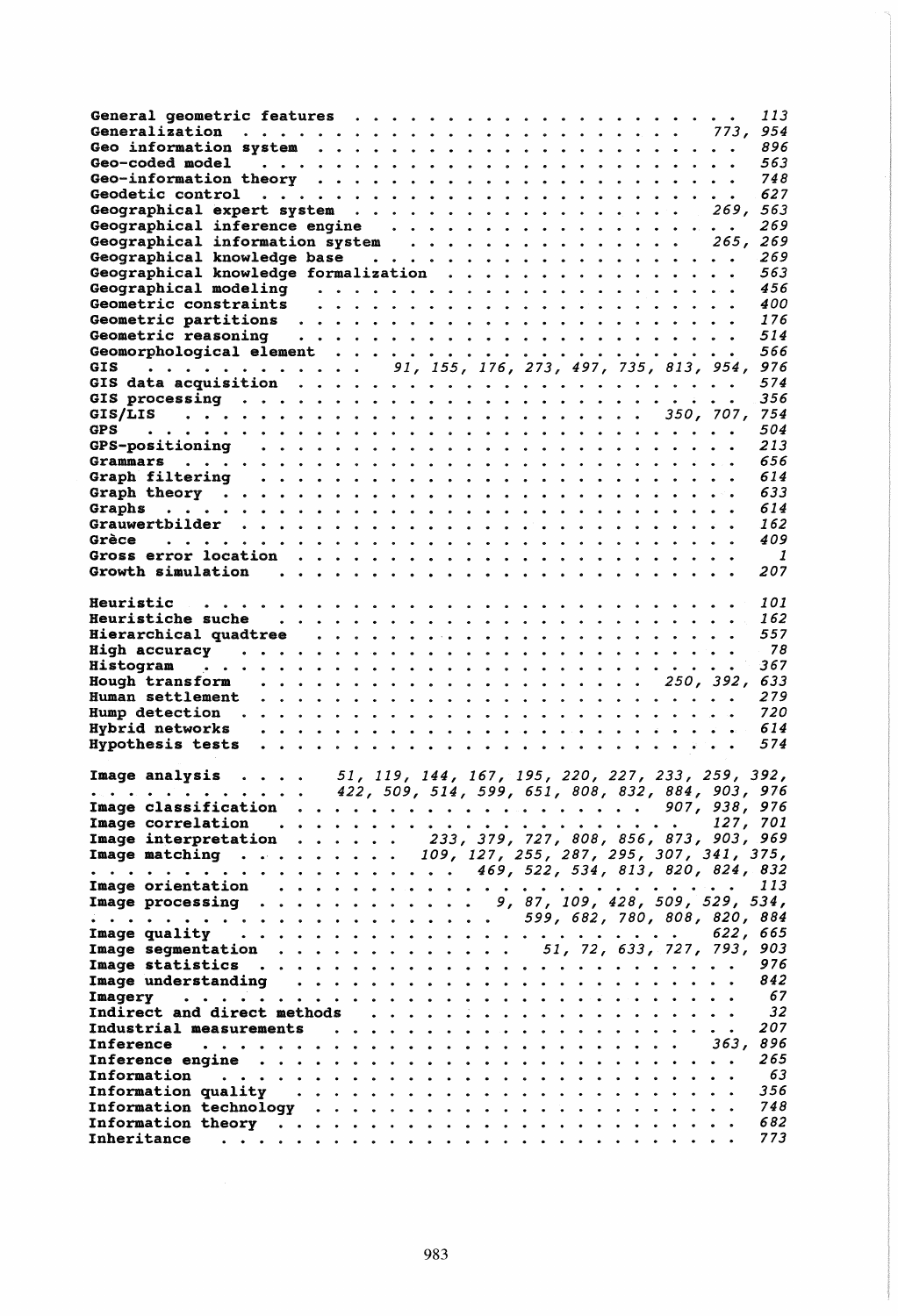|                                                                                                                                                                                                                                 |  |  |  |  |   |      | 645             |
|---------------------------------------------------------------------------------------------------------------------------------------------------------------------------------------------------------------------------------|--|--|--|--|---|------|-----------------|
|                                                                                                                                                                                                                                 |  |  |  |  |   |      | 976             |
|                                                                                                                                                                                                                                 |  |  |  |  |   |      | 456             |
| Intensity (a) and a contract a contract of the contract of the contract of the contract of the contract of the contract of the contract of the contract of the contract of the contract of the contract of the contract of the  |  |  |  |  |   |      | 465             |
|                                                                                                                                                                                                                                 |  |  |  |  |   |      | 878             |
|                                                                                                                                                                                                                                 |  |  |  |  |   |      | 363             |
|                                                                                                                                                                                                                                 |  |  |  |  |   |      | 514             |
|                                                                                                                                                                                                                                 |  |  |  |  |   |      | 780             |
|                                                                                                                                                                                                                                 |  |  |  |  |   |      |                 |
|                                                                                                                                                                                                                                 |  |  |  |  |   |      | 303             |
|                                                                                                                                                                                                                                 |  |  |  |  |   |      | 735             |
|                                                                                                                                                                                                                                 |  |  |  |  |   |      |                 |
| Knowledge base 87, 167, 220, 265, 946, 954, 976                                                                                                                                                                                 |  |  |  |  |   |      |                 |
|                                                                                                                                                                                                                                 |  |  |  |  |   |      | 727             |
| Knowledge based systems 509, 735, 938                                                                                                                                                                                           |  |  |  |  |   |      |                 |
|                                                                                                                                                                                                                                 |  |  |  |  |   |      | 896             |
|                                                                                                                                                                                                                                 |  |  |  |  |   |      | 363             |
| Knowledge representation 509, 735                                                                                                                                                                                               |  |  |  |  |   |      |                 |
|                                                                                                                                                                                                                                 |  |  |  |  |   |      |                 |
|                                                                                                                                                                                                                                 |  |  |  |  |   |      | 356             |
|                                                                                                                                                                                                                                 |  |  |  |  |   |      | 356             |
|                                                                                                                                                                                                                                 |  |  |  |  |   |      |                 |
|                                                                                                                                                                                                                                 |  |  |  |  |   |      |                 |
|                                                                                                                                                                                                                                 |  |  |  |  |   |      | 91              |
|                                                                                                                                                                                                                                 |  |  |  |  |   |      | 259             |
|                                                                                                                                                                                                                                 |  |  |  |  |   |      |                 |
|                                                                                                                                                                                                                                 |  |  |  |  |   |      | $\overline{32}$ |
|                                                                                                                                                                                                                                 |  |  |  |  |   |      | 768             |
|                                                                                                                                                                                                                                 |  |  |  |  |   |      | 78              |
|                                                                                                                                                                                                                                 |  |  |  |  |   |      |                 |
|                                                                                                                                                                                                                                 |  |  |  |  |   |      | 856             |
|                                                                                                                                                                                                                                 |  |  |  |  |   |      |                 |
|                                                                                                                                                                                                                                 |  |  |  |  |   |      | 808             |
|                                                                                                                                                                                                                                 |  |  |  |  |   |      | 195             |
|                                                                                                                                                                                                                                 |  |  |  |  |   |      | 627             |
|                                                                                                                                                                                                                                 |  |  |  |  |   |      | 167             |
|                                                                                                                                                                                                                                 |  |  |  |  |   |      | 627             |
|                                                                                                                                                                                                                                 |  |  |  |  |   |      | 946             |
|                                                                                                                                                                                                                                 |  |  |  |  |   |      |                 |
|                                                                                                                                                                                                                                 |  |  |  |  |   |      | 574             |
|                                                                                                                                                                                                                                 |  |  |  |  |   |      | 938             |
|                                                                                                                                                                                                                                 |  |  |  |  |   |      |                 |
| Mathematical morphology (and all and all and all and all all and all all all also Matrix structure (also conta<br>Matrix structure (also contained also contained also contained also contained also contained also contained a |  |  |  |  |   |      |                 |
|                                                                                                                                                                                                                                 |  |  |  |  |   |      |                 |
|                                                                                                                                                                                                                                 |  |  |  |  |   |      | 922             |
| Maximum likelihood estimation 452, 591                                                                                                                                                                                          |  |  |  |  |   |      |                 |
| Medial axis                                                                                                                                                                                                                     |  |  |  |  |   |      | 566             |
| Mensuration                                                                                                                                                                                                                     |  |  |  |  |   |      | 446             |
| Micro-texture                                                                                                                                                                                                                   |  |  |  |  |   |      | 195             |
| Mixel                                                                                                                                                                                                                           |  |  |  |  |   |      | 452             |
| $\ddot{\phantom{a}}$                                                                                                                                                                                                            |  |  |  |  |   |      | 259             |
| Mixing model                                                                                                                                                                                                                    |  |  |  |  |   |      |                 |
| Model based interpretation                                                                                                                                                                                                      |  |  |  |  |   |      | 578             |
| Model based object location                                                                                                                                                                                                     |  |  |  |  |   |      | 591             |
| Modeling                                                                                                                                                                                                                        |  |  |  |  |   |      | 91              |
| Motion detection and estimation                                                                                                                                                                                                 |  |  |  |  | . |      | 303             |
|                                                                                                                                                                                                                                 |  |  |  |  |   |      | 392             |
|                                                                                                                                                                                                                                 |  |  |  |  |   |      | 896             |
| Multi-image                                                                                                                                                                                                                     |  |  |  |  |   |      | 669             |
| Multilevel representation tree                                                                                                                                                                                                  |  |  |  |  |   |      | 878             |
| Multispectral classification                                                                                                                                                                                                    |  |  |  |  |   |      | 793             |
|                                                                                                                                                                                                                                 |  |  |  |  |   |      | 922             |
|                                                                                                                                                                                                                                 |  |  |  |  |   |      |                 |
| Navigation                                                                                                                                                                                                                      |  |  |  |  |   |      | 375             |
| Network<br>$\sim$ $\sim$                                                                                                                                                                                                        |  |  |  |  |   |      | 17              |
| Network discrete models                                                                                                                                                                                                         |  |  |  |  |   |      | 656             |
| Neural networks                                                                                                                                                                                                                 |  |  |  |  |   | 417. | 922             |
| $\ddot{\bullet}$ $\ddot{\bullet}$ $\ddot{\bullet}$                                                                                                                                                                              |  |  |  |  |   |      |                 |
|                                                                                                                                                                                                                                 |  |  |  |  |   |      | 529             |
|                                                                                                                                                                                                                                 |  |  |  |  |   |      | 17              |

 $\sim$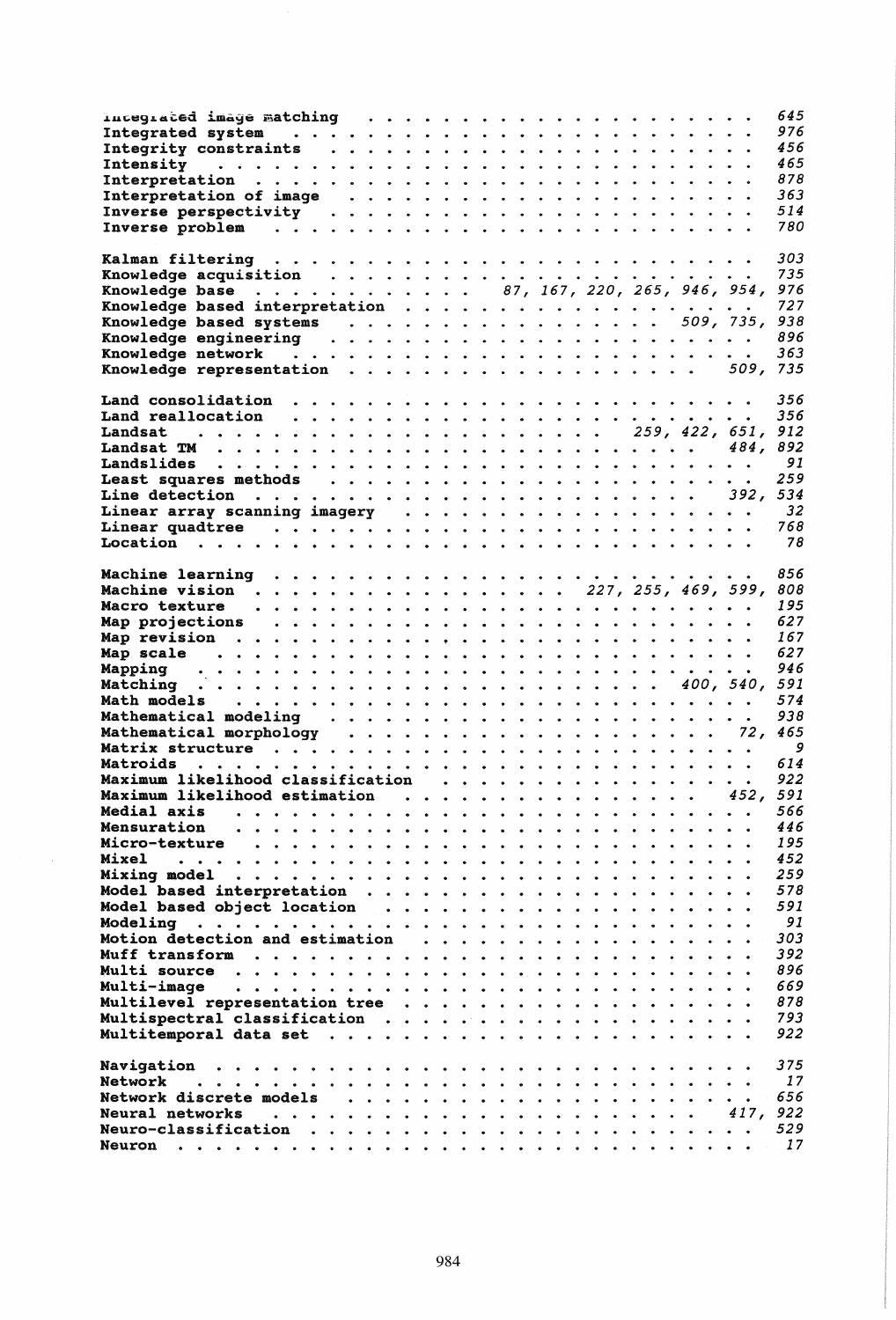|                                                                                                                                                                                  | 452<br>35<br>701 |
|----------------------------------------------------------------------------------------------------------------------------------------------------------------------------------|------------------|
|                                                                                                                                                                                  | 404              |
|                                                                                                                                                                                  | 220<br>446       |
|                                                                                                                                                                                  | 557<br>754       |
|                                                                                                                                                                                  | 773              |
|                                                                                                                                                                                  | 456              |
|                                                                                                                                                                                  | 220              |
|                                                                                                                                                                                  | 151              |
|                                                                                                                                                                                  | 220<br>133       |
| Object space least squares matching                                                                                                                                              | 287              |
|                                                                                                                                                                                  | 574              |
|                                                                                                                                                                                  | 335              |
|                                                                                                                                                                                  | 78               |
|                                                                                                                                                                                  | 67               |
|                                                                                                                                                                                  |                  |
|                                                                                                                                                                                  |                  |
|                                                                                                                                                                                  | 200<br>727       |
| Pattern recognition 417, 434, 469, 484, 969                                                                                                                                      |                  |
|                                                                                                                                                                                  | 549              |
|                                                                                                                                                                                  | 279              |
|                                                                                                                                                                                  | 514.842          |
| Phase information $\cdots \cdots \cdots \cdots \cdots$                                                                                                                           | 608              |
|                                                                                                                                                                                  | 446              |
| Photogrammetry 35, 279, 611, 639, 677                                                                                                                                            |                  |
|                                                                                                                                                                                  | 842<br>151       |
|                                                                                                                                                                                  | 207              |
|                                                                                                                                                                                  | 608              |
|                                                                                                                                                                                  | 139              |
|                                                                                                                                                                                  | 669              |
|                                                                                                                                                                                  | 954              |
|                                                                                                                                                                                  | 63               |
|                                                                                                                                                                                  |                  |
|                                                                                                                                                                                  | 63               |
|                                                                                                                                                                                  | 367              |
|                                                                                                                                                                                  | 701              |
|                                                                                                                                                                                  | 133              |
| Property list                                                                                                                                                                    |                  |
| QR factorization<br>range and a series of the series of                                                                                                                          | 101              |
| Quadtree representation                                                                                                                                                          | 557              |
| Qvv.P matrix<br>.<br>$\begin{array}{cccccccccccccc} \bullet & \bullet & \bullet & \bullet & \bullet & \bullet & \bullet & \bullet \end{array}$<br>$\sim$<br>$\ddot{\phantom{a}}$ | 1                |
|                                                                                                                                                                                  |                  |
| Radar block adjustment                                                                                                                                                           | 707              |
| Radar image processing<br><u>a a a a a a a</u><br>$\sim$<br><u>and a series</u>                                                                                                  | 608              |
| Radar mosaic<br>$\ddot{\phantom{a}}$<br>$\bullet$ $\bullet$                                                                                                                      | 707<br>207       |
| Radiative transfers<br>$\ddot{\phantom{0}}$<br>Rainfall<br>$\mathbf{a}$                                                                                                          | 785              |
| Raster                                                                                                                                                                           | 768              |
| Raster algorithm                                                                                                                                                                 | 566              |
| Raster- und vektordaten                                                                                                                                                          | 162              |
| <b>Reasoning</b>                                                                                                                                                                 | 509              |
| Rectification<br>.<br>$\bullet$                                                                                                                                                  | 824<br>341.      |
| Rectification for anchor points                                                                                                                                                  | 32               |
| Region decomposition<br>$\ddot{\bullet}$ $\ddot{\bullet}$ $\ddot{\bullet}$<br>$\ddot{\phantom{a}}$                                                                               | 72<br>476        |
| Region growing<br>.<br>$\bullet$<br>$\bullet$<br>$\bullet$<br>$\bullet$<br>$\ddot{\bullet}$ $\ddot{\bullet}$ $\ddot{\bullet}$ $\ddot{\bullet}$<br>$\bullet$                      | 476              |
| Region matching<br>Reqion seqmentation                                                                                                                                           | 633              |
| <b>Registration</b><br>$\begin{array}{cccccccccccccc} \bullet & \bullet & \bullet & \bullet & \bullet & \bullet & \bullet \end{array}$<br>.<br>$\bullet$                         | 109, 375<br>422  |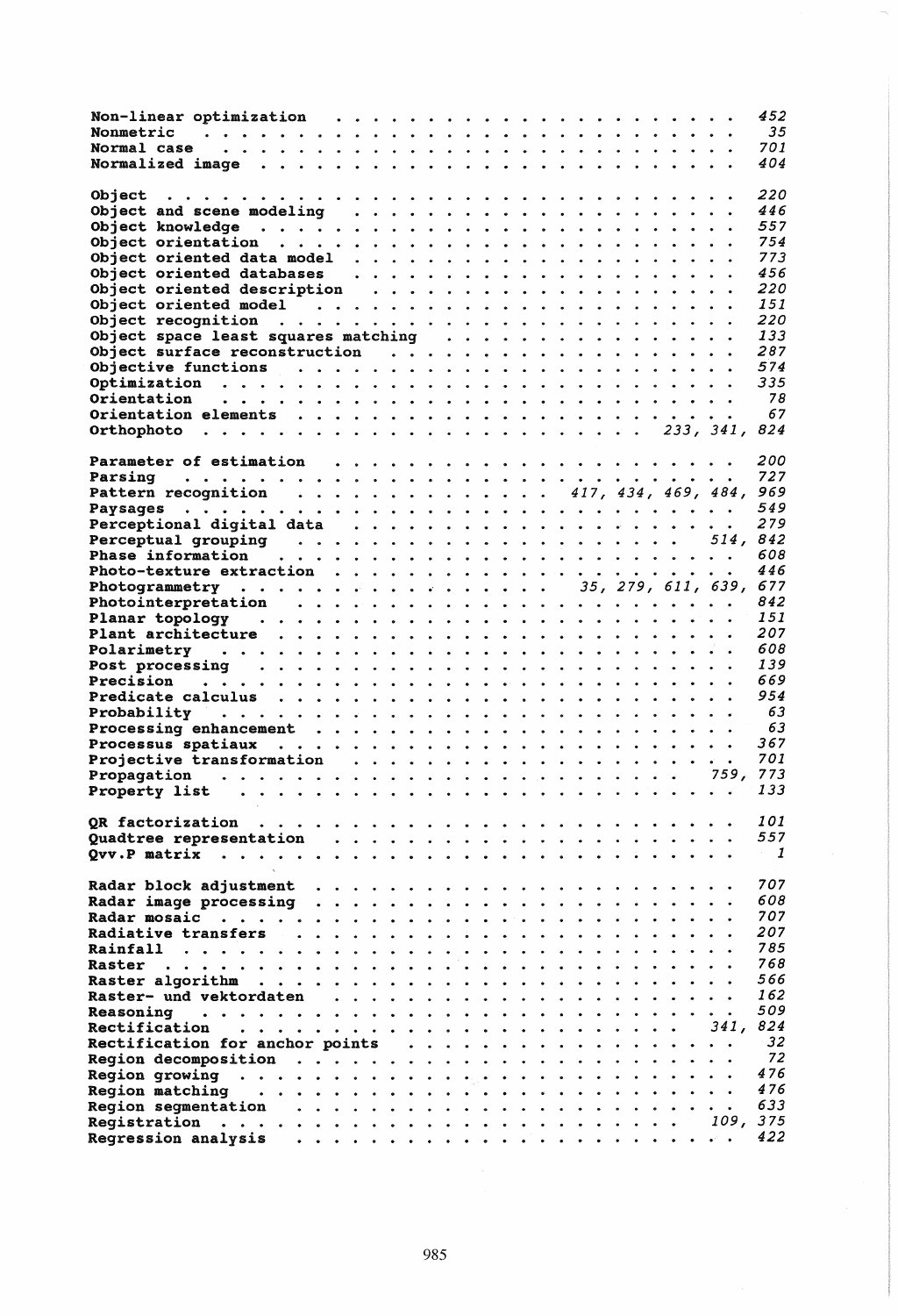|                                       |                      |                      |                                                                                                                           |  |  |  |            |  |  |   |                     | 711 |
|---------------------------------------|----------------------|----------------------|---------------------------------------------------------------------------------------------------------------------------|--|--|--|------------|--|--|---|---------------------|-----|
|                                       |                      |                      |                                                                                                                           |  |  |  |            |  |  |   |                     | 476 |
| Remote sensing 279, 350, 896,         |                      |                      |                                                                                                                           |  |  |  |            |  |  |   |                     | 938 |
| Remote sensing applications 379, 884, |                      |                      |                                                                                                                           |  |  |  |            |  |  |   |                     | 907 |
|                                       |                      |                      |                                                                                                                           |  |  |  |            |  |  |   |                     | 878 |
| Resampling                            |                      |                      |                                                                                                                           |  |  |  |            |  |  |   |                     | 404 |
| Résidus                               |                      |                      |                                                                                                                           |  |  |  |            |  |  |   |                     | 367 |
| Resolution                            |                      |                      |                                                                                                                           |  |  |  |            |  |  |   |                     | 295 |
| Resource                              |                      |                      |                                                                                                                           |  |  |  |            |  |  |   |                     | 465 |
|                                       |                      |                      |                                                                                                                           |  |  |  |            |  |  |   |                     | 367 |
| <b>Robot vision</b>                   |                      |                      |                                                                                                                           |  |  |  |            |  |  |   |                     | 611 |
|                                       |                      |                      |                                                                                                                           |  |  |  |            |  |  |   |                     | 514 |
|                                       |                      |                      |                                                                                                                           |  |  |  |            |  |  |   |                     |     |
| <b>SAR</b>                            |                      |                      |                                                                                                                           |  |  |  |            |  |  |   | 439, 608,           | 808 |
| Satellite-derived                     |                      |                      |                                                                                                                           |  |  |  |            |  |  |   |                     | 785 |
|                                       |                      |                      |                                                                                                                           |  |  |  |            |  |  |   |                     | 540 |
|                                       |                      |                      |                                                                                                                           |  |  |  |            |  |  |   |                     | 392 |
|                                       |                      |                      |                                                                                                                           |  |  |  |            |  |  |   |                     | 627 |
| Seafloor models                       |                      |                      |                                                                                                                           |  |  |  |            |  |  |   |                     | 780 |
|                                       |                      |                      |                                                                                                                           |  |  |  |            |  |  |   |                     | 976 |
| Self-diagnosis                        |                      |                      |                                                                                                                           |  |  |  |            |  |  |   |                     | 591 |
|                                       |                      |                      |                                                                                                                           |  |  |  |            |  |  |   |                     | 578 |
|                                       |                      |                      |                                                                                                                           |  |  |  |            |  |  |   | 780.                | 832 |
| Signal                                |                      |                      |                                                                                                                           |  |  |  |            |  |  |   |                     | 63  |
|                                       |                      |                      |                                                                                                                           |  |  |  |            |  |  |   | 109.                | 422 |
|                                       |                      |                      |                                                                                                                           |  |  |  |            |  |  |   |                     | 28  |
| Solution                              |                      |                      |                                                                                                                           |  |  |  |            |  |  |   |                     | 17  |
|                                       |                      |                      |                                                                                                                           |  |  |  |            |  |  |   |                     | 645 |
|                                       |                      |                      |                                                                                                                           |  |  |  |            |  |  |   |                     |     |
| Spatial                               |                      |                      |                                                                                                                           |  |  |  |            |  |  |   |                     | 273 |
|                                       |                      |                      |                                                                                                                           |  |  |  |            |  |  |   |                     | 484 |
|                                       |                      |                      |                                                                                                                           |  |  |  |            |  |  |   |                     | 557 |
|                                       |                      |                      |                                                                                                                           |  |  |  |            |  |  |   |                     | 17  |
| <b>SPOT image</b>                     |                      |                      |                                                                                                                           |  |  |  |            |  |  |   |                     | 813 |
|                                       |                      |                      |                                                                                                                           |  |  |  |            |  |  |   |                     | 67  |
| <b>SPOT PAN</b>                       |                      |                      |                                                                                                                           |  |  |  |            |  |  |   |                     | 892 |
| Spread function                       |                      |                      |                                                                                                                           |  |  |  |            |  |  |   |                     | 78  |
|                                       |                      |                      |                                                                                                                           |  |  |  |            |  |  |   |                     | - 1 |
|                                       |                      |                      |                                                                                                                           |  |  |  |            |  |  |   |                     | 155 |
| <b>Stereo matching</b>                |                      |                      |                                                                                                                           |  |  |  |            |  |  |   |                     | 417 |
|                                       |                      |                      |                                                                                                                           |  |  |  |            |  |  |   | 233, 295            |     |
| Stereoscopy                           |                      |                      |                                                                                                                           |  |  |  |            |  |  |   |                     | 307 |
| Straight line                         |                      |                      |                                                                                                                           |  |  |  |            |  |  |   |                     | 78  |
| Straight line recovering              |                      |                      |                                                                                                                           |  |  |  |            |  |  |   |                     | 633 |
| String matching                       |                      |                      | $\begin{array}{cccccccccccccc} \bullet & \bullet & \bullet & \bullet & \bullet & \bullet & \bullet & \bullet \end{array}$ |  |  |  |            |  |  | . |                     | 133 |
| Structure                             |                      |                      | .                                                                                                                         |  |  |  |            |  |  |   |                     | 465 |
| Surface analysis                      |                      |                      |                                                                                                                           |  |  |  |            |  |  |   |                     | 720 |
| Surface modeling                      |                      |                      |                                                                                                                           |  |  |  |            |  |  |   | 127.                | 566 |
| Surface reconstruction                |                      | $\ddot{\phantom{a}}$ |                                                                                                                           |  |  |  |            |  |  |   | 227, 720            |     |
| Synthetic land unit map               |                      |                      | .                                                                                                                         |  |  |  |            |  |  |   |                     | 878 |
| System design<br>$\bullet$ $\bullet$  | $\ddot{\phantom{a}}$ |                      |                                                                                                                           |  |  |  |            |  |  |   |                     | 754 |
| Système de K. Pearson                 |                      |                      |                                                                                                                           |  |  |  |            |  |  |   |                     | 409 |
|                                       |                      |                      |                                                                                                                           |  |  |  |            |  |  |   |                     |     |
| <b>Tarqet detection</b>               |                      |                      |                                                                                                                           |  |  |  |            |  |  |   |                     | 250 |
| <b>Télédétection</b>                  |                      |                      |                                                                                                                           |  |  |  |            |  |  |   |                     | 367 |
| Texture                               |                      |                      |                                                                                                                           |  |  |  |            |  |  |   | 367.                | 549 |
| <b>Texture analysis</b>               |                      |                      |                                                                                                                           |  |  |  |            |  |  |   |                     | 51  |
| <b>Texture energy.</b>                | .                    |                      |                                                                                                                           |  |  |  |            |  |  |   |                     | 195 |
| Texture primitive                     | .                    |                      |                                                                                                                           |  |  |  |            |  |  |   |                     | 195 |
| Thematic                              |                      |                      |                                                                                                                           |  |  |  |            |  |  |   | 259.                | 873 |
| Thematic information extraction       |                      |                      |                                                                                                                           |  |  |  | . <b>.</b> |  |  |   |                     | 484 |
| Theoretical model                     | .                    |                      |                                                                                                                           |  |  |  |            |  |  |   |                     | 759 |
|                                       |                      |                      |                                                                                                                           |  |  |  |            |  |  |   | 109, 273, 639, 741, | 832 |
| Thermal<br>.                          |                      |                      |                                                                                                                           |  |  |  |            |  |  |   |                     | 422 |
| Thinning                              |                      |                      |                                                                                                                           |  |  |  |            |  |  |   |                     | 72  |
| Time topology $\cdots$                |                      |                      |                                                                                                                           |  |  |  |            |  |  |   |                     | 155 |
| Top-down and bottom-up processing     |                      |                      |                                                                                                                           |  |  |  |            |  |  |   |                     | 578 |
|                                       |                      |                      |                                                                                                                           |  |  |  |            |  |  |   |                     |     |

 $\hat{\boldsymbol{\theta}}$